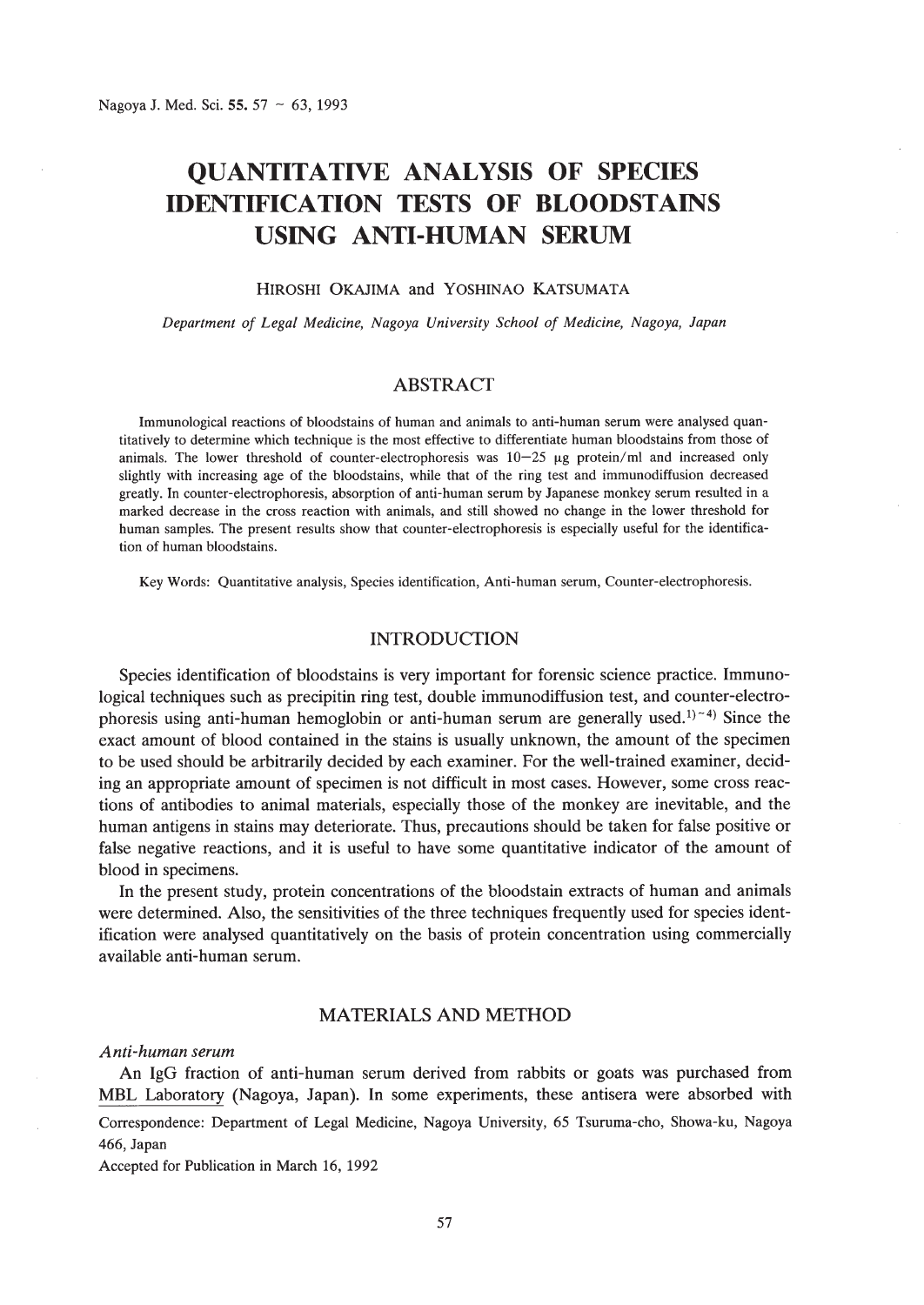Japanese monkey serum at the volume ratio of  $1/5$  to  $1/20$ .

#### *Specimens*

Heparinized blood samples were obtained from humans, apes (chimpanzee and white handed gibbon), Old World monkeys (rhesus monkey, Japanese monkey, and patas monkey), New World monkeys (tufted capuchin monkey), prosimian (grand galago) and other animals (cattle, cat, goat, dog, sheep, guinea pig, rat, and chicken). Pieces of filter paper (Whatmann No.2) were stained with these blood samples (20 $\mu$ l blood from human and 10  $\mu$ l blood from animals), dried at room temperature, and subjected to analysis. Some of these bloodstains were left under indirect illumination for various durations at room temperature for aging experiments.

### *Preparation of blood extracts*

Each bloodstain was cut to a size of about  $1 \times 1$  cm, and put into a test tube containing 2ml (for human) or 1ml (for animals) of physiological saline. The test tubes were incubated at  $25^{\circ}$ C in a temperature-controlled water bath for 60 min. After incubation, the tubes were shaken briefly, and the extracts were removed. Protein concentrations of the extracts were determined by the method of Lowry *et al.*,<sup>5)</sup> and the extracts were diluted to the concentrations of 1  $\mu$ g-4mg/ml. Recovery of the proteins in the extracts was calculated from the protein amount contained in them and that contained in the original human blood  $(20\mu l)$  used for preparation of the bloodstain.

#### *Ring test*

Approximately 40  $\mu$ l of anti-human serum was put into a small tube (inner diameter 0.3 cm, height 4.5 cm) and the specimen was added. The tubes were incubated at  $25^{\circ}$ C, and the precipitin line was observed at 30 min and 60 min.

#### *Double immunodiffusion test*

The test was performed according to the method of Yakulis and Heller.<sup>6)</sup>

On agarose gel plate ( $7 \times 7$  cm, 1 mm thick), a hexagonal pattern was punched out, maintaining 3 mm between one well and another (each 3 mm bore). A central well was filled with 4  $\mu$ l of the anti-human serum, and the specimens of the same volume were placed in the six peripheral wells. The plate showing precipitin lines after 24 hr of incubation at room temperature in a wet box was washed with saline overnight, and stained with brom thymol blue.

## *Counter-electrophoresis*

Counter-electrophoresis was performed using a modification of Culliford's method. 1) Two parallel lines of wells (3 mm bore) were punched out on an agarose gel plate in the direction of electrophoresis, approximately 3 mm apart. Four microliters of antigen was placed in the cathodal wells and 4  $\mu$ l of anti-serum, in the anodal wells. Electrophoresis was performed at 10 mA for 20 min, and after the plate was washed with physiological saline for 24 hr, the precipitin lines were carefully examined.

The recommended procedure for identification of human bloodstains is as follows: 1) Prepare bloodstain extracts containing appropriate amounts of proteins with physiological saline. The amount of bloodstain used depends on the recovery of the proteins, and larger amounts should be used for aged bloodstains. Usually, 1 cm  $\times$  1 cm of the stain is extracted with 1 ml of physiological saline for one hour at room temperature. 2) Determine the protein concentration of the extract according to the method of Lowry *et al.* 3) Dilute the extract to concentrations of 50  $\mu$ g and 100  $\mu$ g protein/ml with physiological saline. 4) Detect human serum proteins by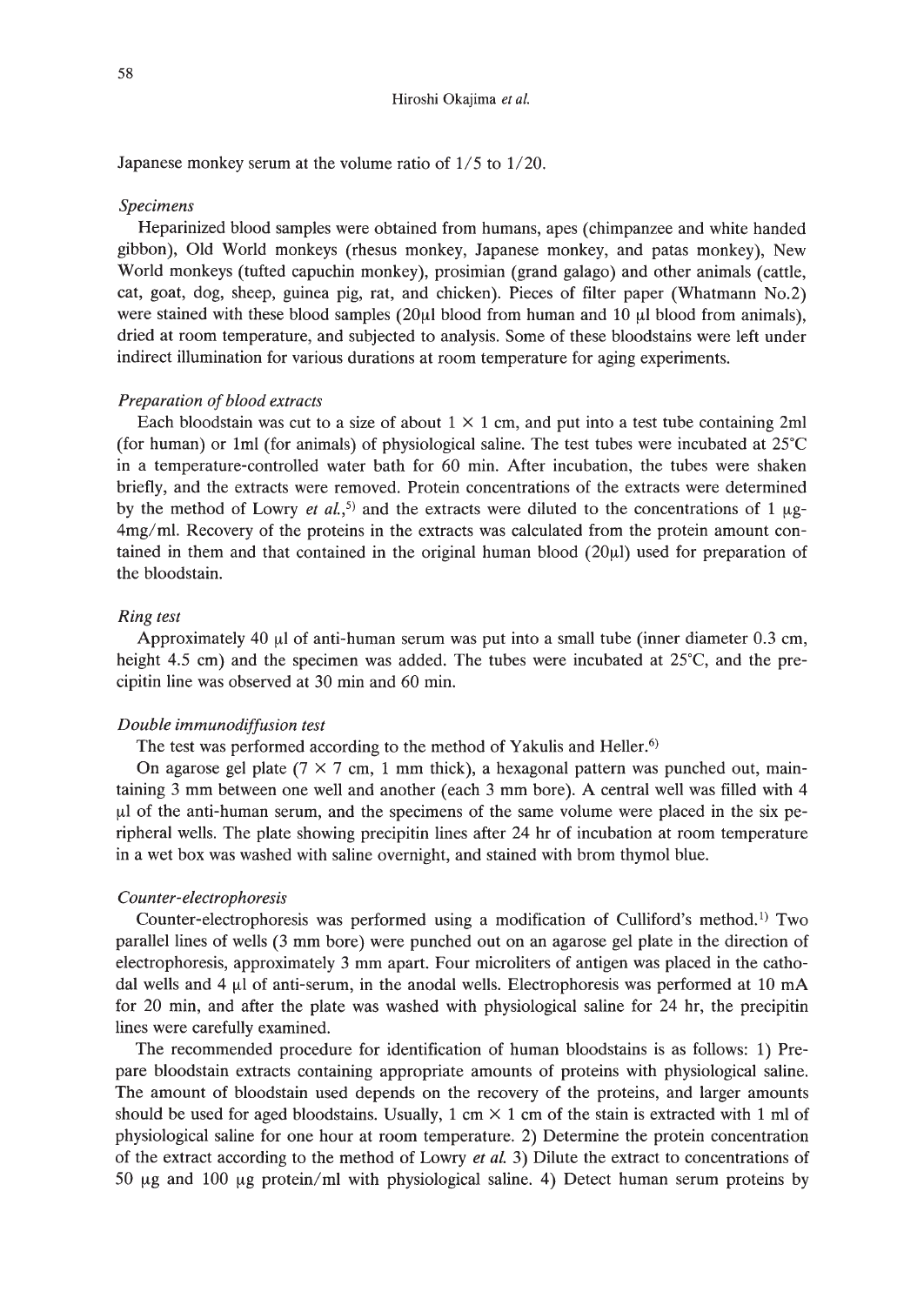counter-electrophoresis using anti-human serum absorbed with Japanese monkey serum.

# RESULTS

Ten human blood samples tested  $130 \pm 20$  mg protein/ml. Animal blood samples contained similar amounts of proteins. When bloodstains were extracted with physiological saline, the recovery of the proteins gradually decreased with the increase in their ages, especially after 3 months (Fig. 1). The time required for maximum recovery increased with age as well. The sensitivity of the three techniques, precipitin ring test, counter-electrophoresis, and double immunodiffusion test, was analysed quantitatively on the basis of the protein concentration of the bloodstain extracts. For the identification of human bloodstains using a rabbit anti-human serum, the lower threshold of the ring test was 10  $\mu$ g protein/ml, that of counter-electrophoresis was  $10-25\mu$ g protein/ml and that of double immunodiffusion test was 50  $\mu$ g protein/ml. Similar results were obtained using goat anti-human serum. The lower threshold of the ring test or the immunodiffusion test, expressed as the minimum protein concentration showing positive reactions, decreased markedly with age, while that of the counter-electrophoresis decreased only slightly (Table 1).

Cross reactions of the bloodstain extracts of various animals with rabbit anti-human serum in the ring test, counter-electrophoresis and immunodiffusion test were summarized in Table 2. In the ring test, monkeys generally showed strong cross reactions, and cattle, cat, goat, dog and sheep showed moderate cross reactions. Guinea pig and rat displayed weak cross reactions, and chicken did not show any reaction. Similar cross reactions were observed in the other two methods, although the sensitivities of the two were somewhat lower than that of the ring test.



Fig. 1. Recovery of proteins from aged bloostains. Ages of the bloodstains were  $\circ$ , 1 day;  $\circ$ , 1week;  $\Box$ , 1 month;  $\bullet$ , 2 months;  $\blacktriangle$ , 3 months;  $\blacksquare$ , 6 months;  $\heartsuit$ , 9 months;  $\triangle$ , 1 year.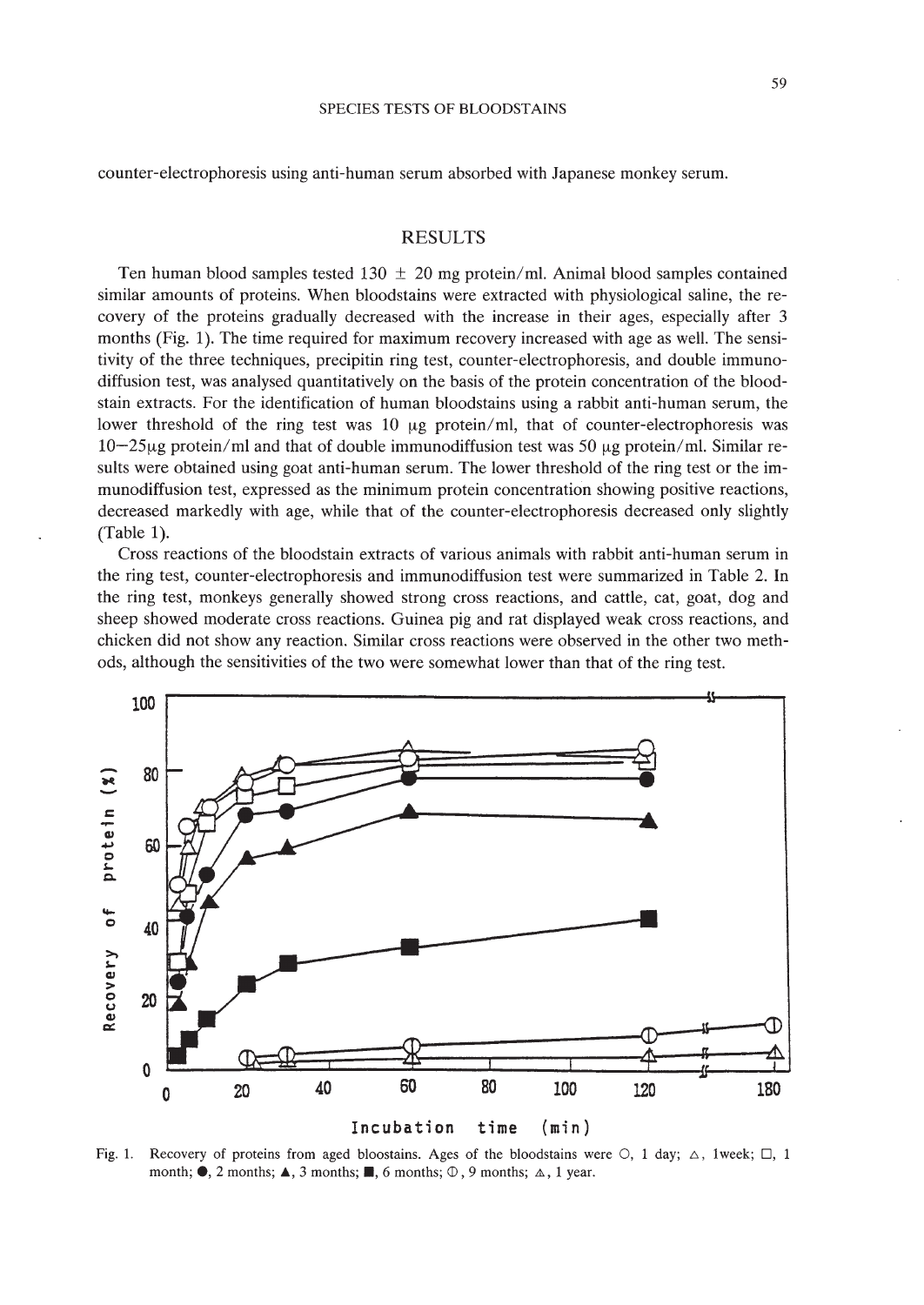| Aging periods | Minimum protein concentration showing positive reaction<br>$(\mu g/ml)$ |          |                         |                 |  |  |  |
|---------------|-------------------------------------------------------------------------|----------|-------------------------|-----------------|--|--|--|
|               | Ring test                                                               |          |                         |                 |  |  |  |
|               | $30 \text{ min}$                                                        | $60$ min | Counter-electrophoresis | Immunodiffusion |  |  |  |
| 1day          | 10                                                                      | 10       | $10 - 25$               | 50              |  |  |  |
| 1 week        | 10                                                                      | 10       | $10 - 25$               | 50              |  |  |  |
| 1 month       | 25                                                                      | 10       | $10 - 25$               | 50              |  |  |  |
| 2 months      | 25                                                                      | 25       | $10 - 25$               | 100             |  |  |  |
| 3 months      | 50                                                                      | 25       | $10 - 25$               | 150             |  |  |  |
| 6 months      | 50                                                                      | 50       | 25                      | 150             |  |  |  |
| 9 months      | 75                                                                      | 50       | 25                      | 200             |  |  |  |
| 1 year        | 75                                                                      | 75       | 25                      | 200             |  |  |  |

| Table 1. Sensitivity of the three immunochemical methods for detection of human serum in the extracts of aged |
|---------------------------------------------------------------------------------------------------------------|
| human bloodstains using rabbit anti-human serum                                                               |

# Table 2. Cross reaction of animal bloodstain extracts with rabbit anti-human serum in the three immunochemical methods (ring test, counter-electrophoresis, immunodiffusion)

|                        | Minimum protein concentration showing positive reaction<br>$(\mu g/ml)$ |                  |                         |                 |  |  |
|------------------------|-------------------------------------------------------------------------|------------------|-------------------------|-----------------|--|--|
| Species                | Ring test                                                               |                  |                         | Immunodiffusion |  |  |
|                        | $30 \text{ min}$                                                        | $60 \text{ min}$ | Counter-electrophoresis |                 |  |  |
| Human                  | 10                                                                      | 10               | $10 - 25$               | 50              |  |  |
| Chimpanzee             | 25                                                                      | 10               | $25 - 75$               | $100 - 250$     |  |  |
| White-handed gibbon    | 25                                                                      | 25               | $25 - 75$               | $100 - 250$     |  |  |
| Rhesus monkey          | 25                                                                      | 25               | $50 - 100$              | $100 - 250$     |  |  |
| Japanese monkey        | 25                                                                      | 25               | $50 - 100$              | $100 - 250$     |  |  |
| Patas monkey           | 25                                                                      | 25               | $50 - 100$              | $100 - 250$     |  |  |
| Tufted capuchin monkey | 25                                                                      | 25               | $50 - 100$              | $100 - 250$     |  |  |
| Grand galago           | 50                                                                      | 25               | $50 - 100$              | $100 - 250$     |  |  |
| Cattle                 | $25 - 50$                                                               | 25               | $100 - 250$             | $250 - 500$     |  |  |
| Cat                    | 50                                                                      | 25               | $100 - 250$             | $250 - 500$     |  |  |
| Goat                   | 50                                                                      | 25               | $100 - 250$             | $250 - 500$     |  |  |
| Dog                    | 50                                                                      | 50               | $100 - 250$             | $250 - 500$     |  |  |
| Sheep                  | 100                                                                     | 50               | $100 - 250$             | $250 - 500$     |  |  |
| Guinea pig             | $250 - 500$                                                             | 250              | 1000                    | $2000 - 3000$   |  |  |
| Rat                    | 500                                                                     | 250              | 1000                    | $2000 - 3000$   |  |  |
| Chicken                |                                                                         |                  |                         |                 |  |  |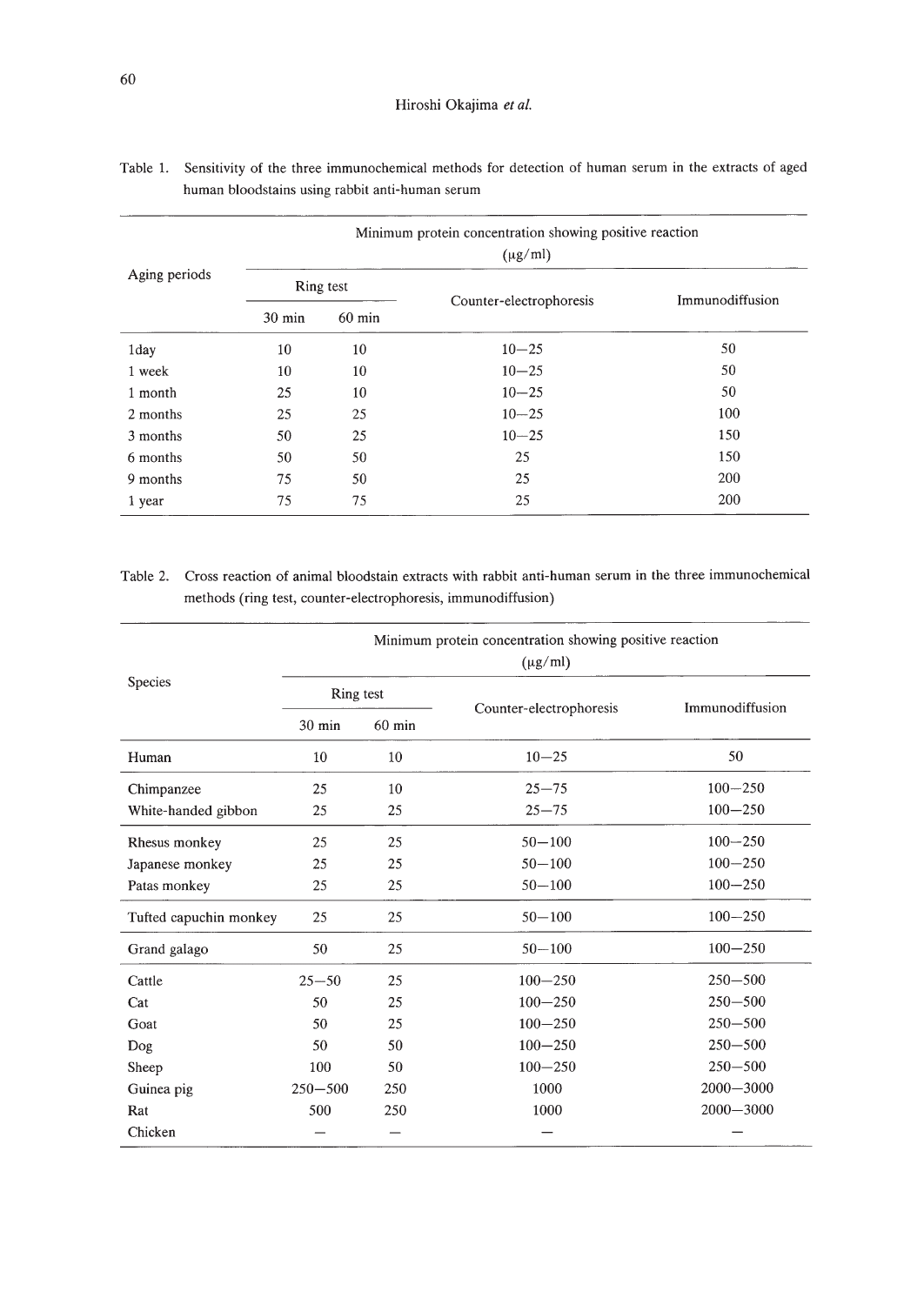When the antiserum was absorbed with one twentieth volume of Japanese monkey plasma, the cross reactions of the specimens of monkeys and animals except apes disappeared as shown in Table 3. The sensitivity of the ring test for human samples decreased from 10  $\mu$ g/ml to 100-250  $\mu$ g/ml, and that of immunodiffusion, from 50  $\mu$ g/ml to 100-250  $\mu$ g/ml. On the other hand, the sensitivity of the counter-electrophoresis for human samples did not change by the absorption, and the difference between human samples and ape samples became evident. The experiments using the antiserum absorbed with larger volumes (one tenth or one fifth) of Japanese monkey plasma gave similar results.

|                        | Minimum protein concentration showing positive reaction<br>$(\mu g/ml)$ |             |                         |                 |  |  |
|------------------------|-------------------------------------------------------------------------|-------------|-------------------------|-----------------|--|--|
| Species                | Ring test                                                               |             |                         |                 |  |  |
|                        | 30 min                                                                  | $60$ min    | Counter-electrophoresis | Immunodiffusion |  |  |
| Human                  | 250                                                                     | $100 - 250$ | $10 - 25$               | $100 - 250$     |  |  |
| Chimpanzee             | 250                                                                     | 250         | $75 - 100$              | $250 - 500$     |  |  |
| White-handed gibbon    | 250                                                                     | 250         | $75 - 100$              | $250 - 500$     |  |  |
| Rhesus monkey          |                                                                         |             |                         |                 |  |  |
| Japanese monkey        |                                                                         |             |                         |                 |  |  |
| Patas monkey           |                                                                         |             |                         |                 |  |  |
| Tufted capuchin monkey |                                                                         |             |                         |                 |  |  |
| Grand galago           |                                                                         |             |                         |                 |  |  |
| Cattle                 |                                                                         |             |                         |                 |  |  |
| Cat                    |                                                                         |             |                         |                 |  |  |
| Goat                   |                                                                         |             |                         |                 |  |  |
| Dog                    |                                                                         |             |                         |                 |  |  |
| Sheep                  |                                                                         |             |                         |                 |  |  |
| Guinea pig             |                                                                         |             |                         |                 |  |  |
| Rat                    |                                                                         |             |                         |                 |  |  |
| Chicken                |                                                                         |             |                         |                 |  |  |

Table 3. Cross reaction of animal bloodstain extracts with rabbit anti-human serum in the three immunochemical methods (ring test, counter-electrophoresis, immunodiffusion)

Japanese monkey serum was added to anti-human serum at the volume ratio of 1 : 20

Immunoelectrophoresis of the extracts of human bloodstains showed that the immunological reaction of the fractions moving in the cathodal direction specifically decreased in the extract derived from the stain aged for 6 months (Fig. 2).

# DISCUSSION

Since the protein concentrations of human blood samples in the present investigation were fairly consistent, we could assume the amount of blood in the bloodstain extract from the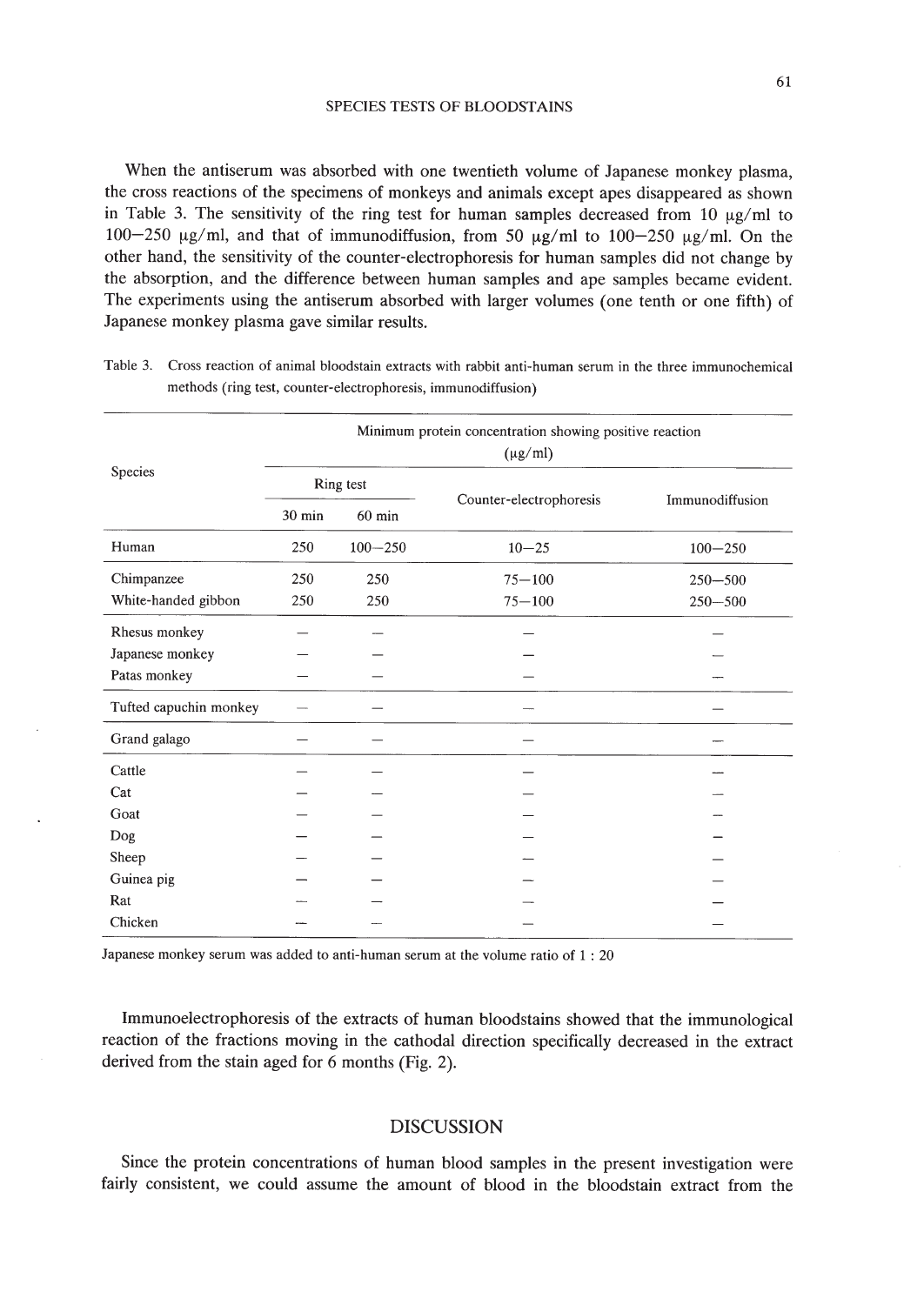#### Hiroshi Okajima *et al.*



Fig. 2. Immunoelectrophoresis of fresh human plasma (1), and human bloodstain extracts of various ages (2, 1 day; 3, 1 month; 4, 3 months; 5,6 months; 6, 1 year.) developed with anti-human serum.

amount of the proteins recovered in it: 200  $\mu$ g protein represents approximately 1  $\mu$ l of blood. Of course, we must be careful because the blood contains many kinds of proteins having different antigenicity and solubility, and various diseases affect the total amount of blood proteins. Furthermore, the possibility of contamination by other proteins should be carefully evaluated in each case. Therefore, the protein amount in the sample gives only a rough approximation of the amount of original blood. Such problems are inevitable in the forensic sciences. However, more objective information about the forensic samples in question should always be the goal, and the protein amounts in the bloodstain extract could well become a useful indicator for species identification tests. Thus, we recommend the procedure described in the Materials and Methods.

When human bloodstains were aged, both the recovery of blood proteins by the extraction medium and their antigenicity decreased gradually. Therefore, the immunological reactions of a definite area of human bloodstains largely decreased with age. It can be assumed that the denaturation of the blood proteins was responsible for the decrease in both solubility and antigenicity. Immunoelectrophoresis of the aged human bloodstains showed that the solubility or the immunogenicity of the fractions moving in the cathodal direction (mainly IgG) decreased pronouncedly after 6 months of age, while that of other proteins did not. It should be noted that the decrease in the antigenicity of blood proteins was very small when analysed by counter-electrophoresis (Table 1).

This phenomenon can be reasonably explained by the fact that the counter-electrophoresis detects proteins moving in the anodal direction that were soluble even after 6 months of age.

Significant cross reactions of animal bloodstains against rabbit anti-human serum were observed with the ring test, counter-electrophoresis and immunodiffusion test using raw antihuman serum. Absorption of the antiserum by 1/20 or more volumes of Japanese monkey serum caused complete disappearance of the cross reactions of animals except apes (Table 3). Although absorption caused a large decrease in the sensitivity of the ring test and the immunodiffusion test, it did not cause any decrease in the sensitivity of the counter-electrophoresis. Consequently, the present counter-electrophoresis could detect human serum proteins efficiently even in aged bloodstains.